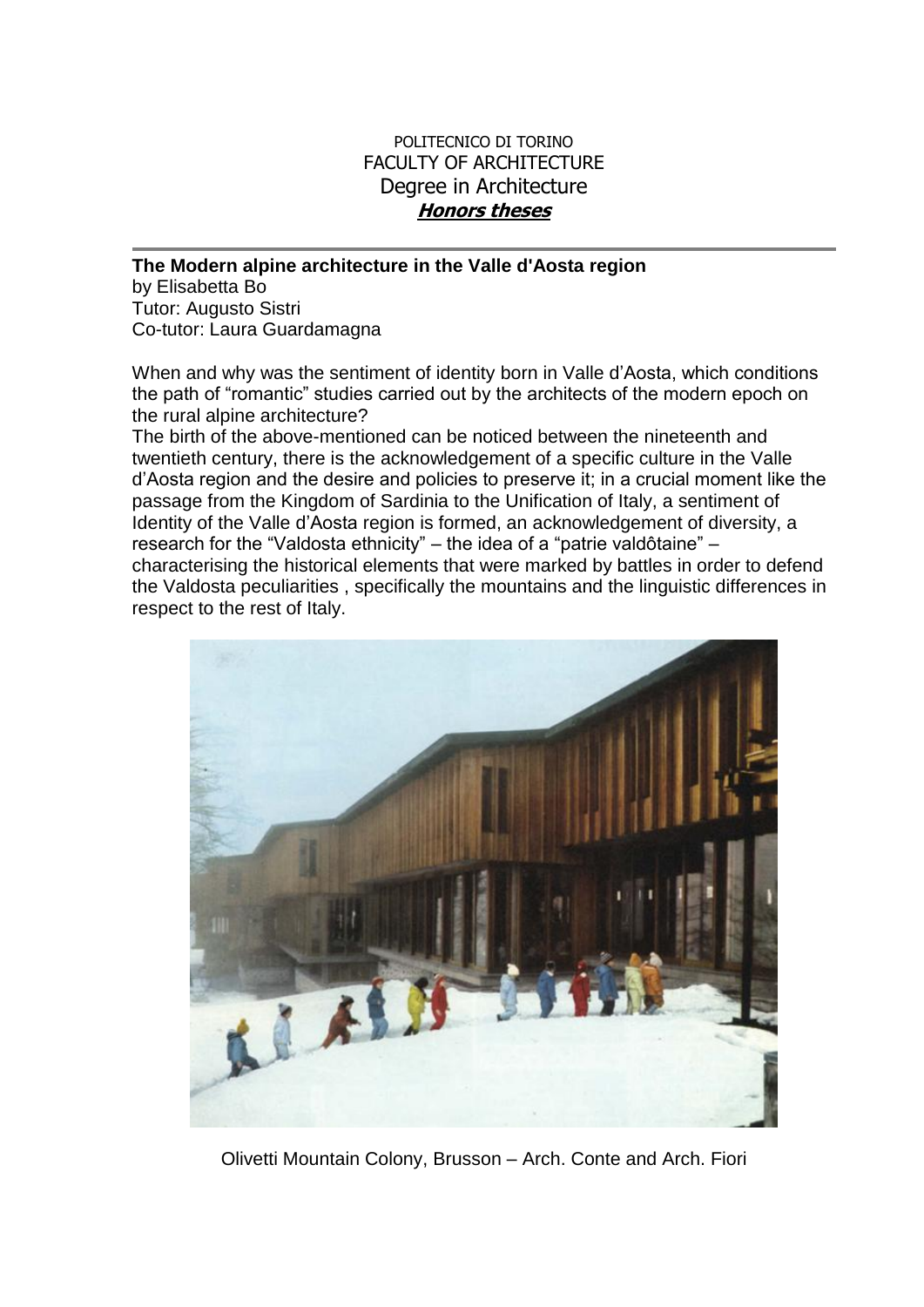The sense of belonging to an alpine culture in the true sense of the word was the exact opposite of the worlds of the plains and the city. By the romantic re-discovery of the mountain on behalf of British travellers and also, subsequently, that valuate their savage beauty, the mountain population became the expression of remarkable virtue as well as proud and simple traditions.

In Valle d'Aosta, the mythical image of the mountain started to impose itself near the end of the nineteenth century and was greatly utilised by architects which dealt with alpine building starting from the end of the Second World War.

The rural and spontaneous architecture was studied and analysed by modern day architects through works of the conventions of the Institution of Mountain Architecture, which met for the first time in Bardonecchia in 1952.



Garelli premises, Champoluc - Arch. Mollino

The conventions of the Institute were aimed at promoting and addressing the typological and structural characteristics in order to "respect" in the case of new works of construction in the alpine environment, following the trend that starting from the 30's in the twentieth century, began to discuss traditional architecture as a topic of interest and testimony of the same value of the other sectors like demagogic and folkloristic cultures, mutating the generalised conception to retain traditional art as a more elementary and culturally "weak" manifestation in respect to art with a capital "A", with particular interest for private and hotel buildings, trying to safeguard the "natural" landscape.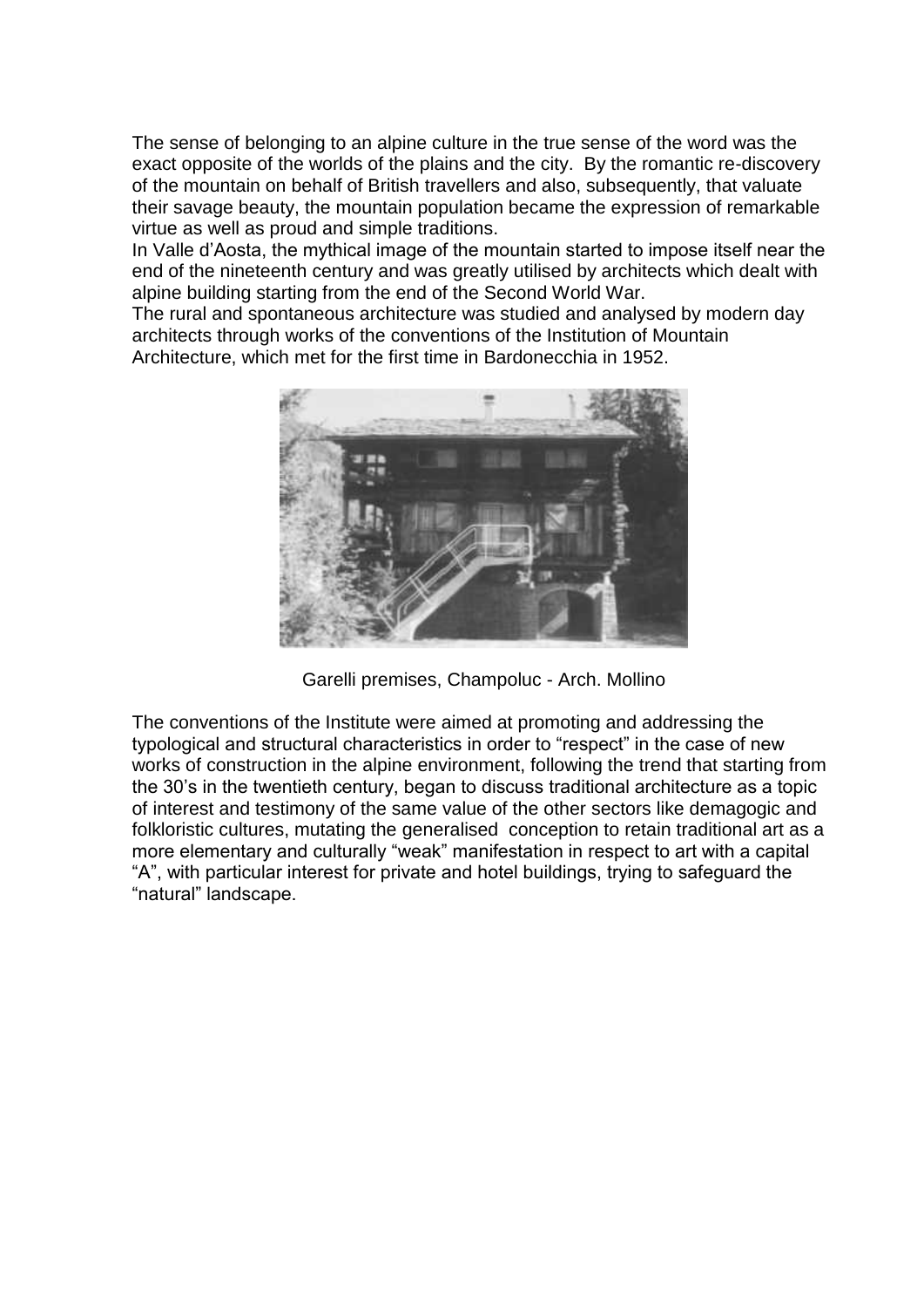It is necessary to distinguish between typical and rural architecture: one represents architecture that is aimed at the necessities of the community, from spiritual to productive needs, and the other is that which is essentially related to ground works, rural homes, "rascards" or "stadels". Traditionally functional, it leaves nothing to the excess and the constructive sincerity of a mountain home, it is evident that: its internal distribution is identifiable straightaway.

From the proposals and the typological – construction conclusions that arose from the Conventions of the Institute of Mountain Architecture, not always are ideas born, at lease in Valle d'Aosta, developments that found an applicable space in the building sector.

*"we do not reject …the "modern" materials and the "modern" building concepts, but we hope that the designers or even just the professionals and craftsmen draw happy moments of inspiration, especially in the area which must always, preventively, be well understood and happily interpreted. It is the forms, the volumes, the light and dark contrasts, the vibrations of the surfaces, the tonalities of the tints and the materials, the overhangs, the measures and the cuts of the rooms that contribute to a good architectural inspiration, not the sterile and not well digested copying of the new".*



Pirovano Shelter, Cervinia - Architect Albini